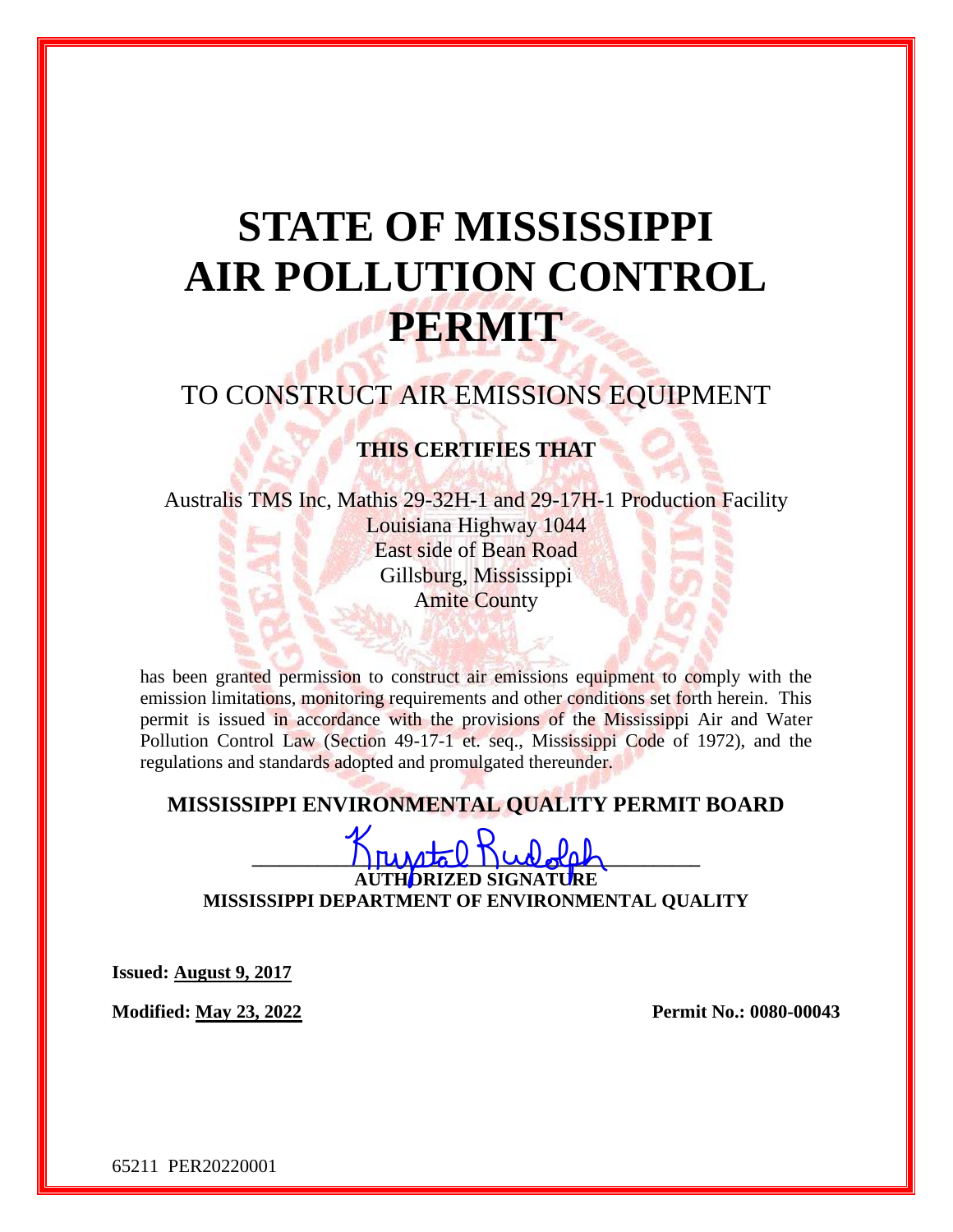#### **SECTION 1. GENERAL CONDITIONS**

- 1.1 This permit is for air pollution control purposes only. (Ref.: 11 Miss. Admin. Code Pt. 2, R. 2.1.D.)
- 1.1 Any activities not identified in the application are not authorized by this permit. (Ref.: Miss. Code Ann. 49-17-29(1)(b))
- 1.2 The knowing submittal of a permit application with false information may serve as the basis for the Permit Board to void the permit issued pursuant thereto or subject the applicant to penalties for operating without a valid permit pursuant to State Law.

(Ref.: 11 Miss. Admin. Code Pt. 2, R. 2.2.B(5).)

1.3 It is the responsibility of the applicant/permittee to obtain all other approvals, permits, clearances, easements, agreements, etc., which may be required including, but not limited to, all required local government zoning approvals or permits.

(Ref.: 11 Miss. Admin. Code Pt. 2, R. 2.1.D(6).)

1.4 The issuance of a permit does not release the permittee from liability for constructing or operating air emissions equipment in violation of any applicable statute, rule, or regulation of state or federal environmental authorities.

(Ref.: 11 Miss. Admin. Code Pt. 2, R. 2.2.B(7).)

1.5 It shall not be a defense for a permittee in an enforcement action that it would have been necessary to halt or reduce the permitted activity in order to maintain compliance with the conditions of the permit, unless halting or reducing activity would create an imminent and substantial endangerment threatening the public health and safety of the lives and property of the people of this state.

(Ref.: 11 Miss. Admin. Code Pt. 2, R. 2.2.B(15)(a).)

1.6 The permit and/or any part thereof may be modified, revoked, reopened, and reissued, or terminated for cause. Sufficient cause for a permit to be reopened shall exist when an air emissions stationary source becomes subject to Title V. The filing of a request by the permittee for a permit modification, revocation and reissuance, or termination, or of a notification of planned changes or anticipated noncompliance does not stay any permit condition.

(Ref.: 11 Miss. Admin. Code Pt. 2, R. 2.2.B(15)(b).)

- 1.7 The permit does not convey any property rights of any sort, or any exclusive privilege. (Ref.: 11 Miss. Admin. Code Pt. 2, R. 2.2.B(15)(c).)
- 1.8 The permittee shall furnish to the Department of Environmental Quality (DEQ) within a reasonable time any information the DEQ may request in writing to determine whether cause exists for modifying, revoking and reissuing, or terminating the permit or to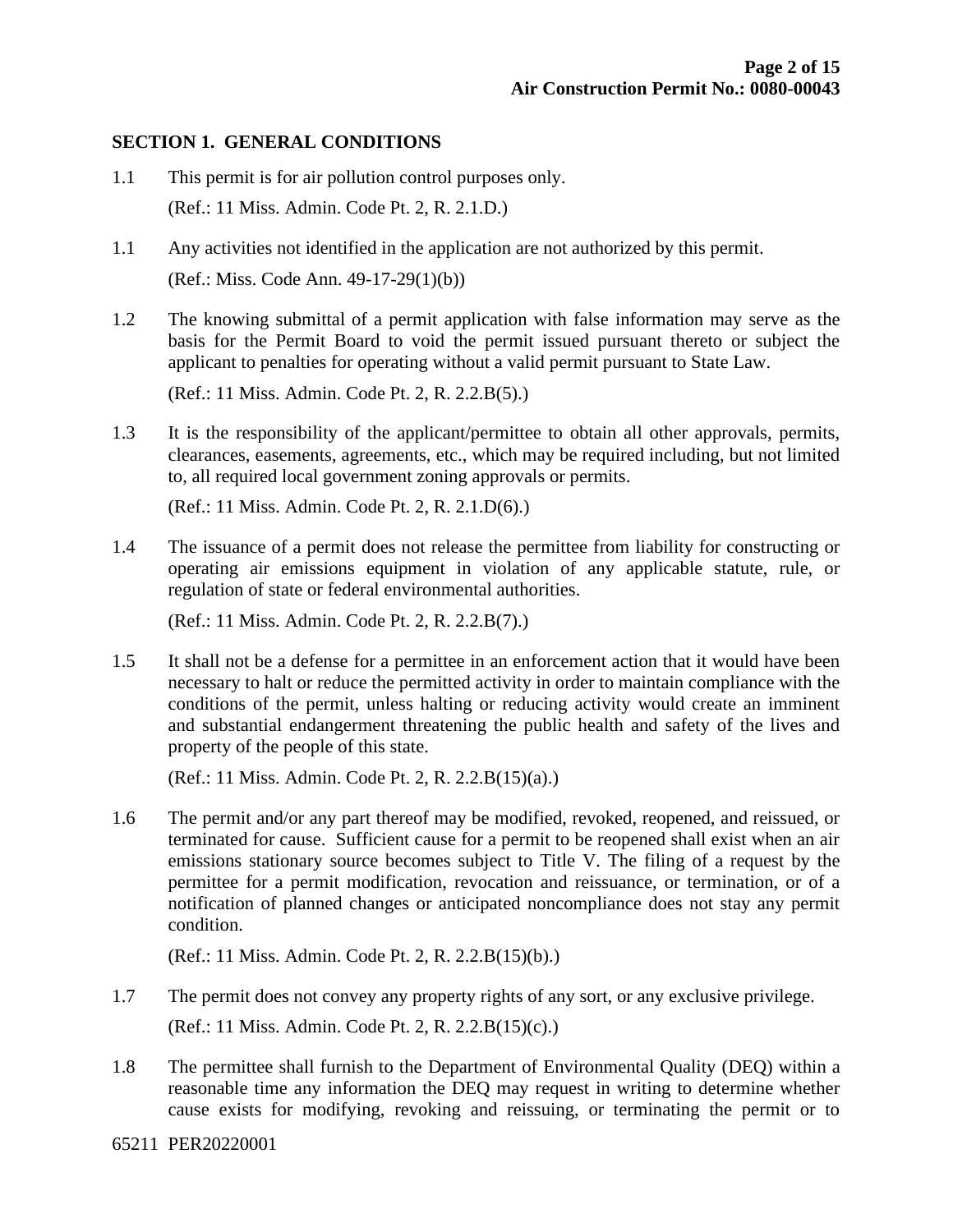determine compliance with the permit. Upon request, the permittee shall also furnish to the DEQ copies of records required to be kept by the permit or, for information claimed to be confidential, the permittee shall furnish such records to the DEQ along with a claim of confidentiality. The permittee may furnish such records directly to the Administrator along with a claim of confidentiality.

(Ref.: 11 Miss. Admin. Code Pt. 2, R. 2.2.B(15)(d).)

1.9 *Design and Construction Requirements:* The stationary source shall be designed and constructed so as to operate without causing a violation of an Applicable Rules and Regulations, without interfering with the attainment and maintenance of State and National Ambient Air Quality Standards, and such that the emission of air toxics does not result in an ambient concentration sufficient to adversely affect human health and wellbeing or unreasonably and adversely affect plant or animal life beyond the stationary source boundaries.

(Ref.: 11 Miss. Admin. Code Pt. 2, R. 2.5.A(1)-(3).)

1.10 The necessary facilities shall be constructed to prevent any wastes or other products or substances to be placed in a location where they are likely to cause pollution of the air or waters of the State without the proper environmental permits.

(Ref.: Miss. Code Ann. 49-17-29(1) and (2))

1.11 *Fugitive Dust Emissions from Construction Activities:* The construction of the stationary source shall be performed in such a manner so as to reduce fugitive dust emissions from construction activities to a minimum.

(Ref.: 11 Miss. Admin. Code Pt. 2, R. 2.5.A(4).)

- 1.12 *General Nuisances:* The permittee shall not cause, permit, or allow the emission of particles or any contaminants in sufficient amounts or of such duration from any process as to be injurious to humans, animals, plants, or property, or to be a public nuisance, or create a condition of air pollution.
	- (a) The permittee shall not cause or permit the handling, transporting, or storage of any material in a manner which allows or may allow unnecessary amounts of particulate matter to become airborne.
	- (b) When dust, fumes, gases, mist, odorous matter, vapors, or any combination thereof escape from a building or equipment in such a manner and amount as to cause a nuisance to property other than that from which it originated or to violate any other provision of 11 Miss. Admin. Code Pt. 2, Ch. 1, the Commission may order such corrected in a way that all air and gases or air and gasborne material leaving the building or equipment are controlled or removed prior to discharge to the open air.

(Ref.: 11 Miss. Admin. Code Pt. 2, R. 1.3.C.)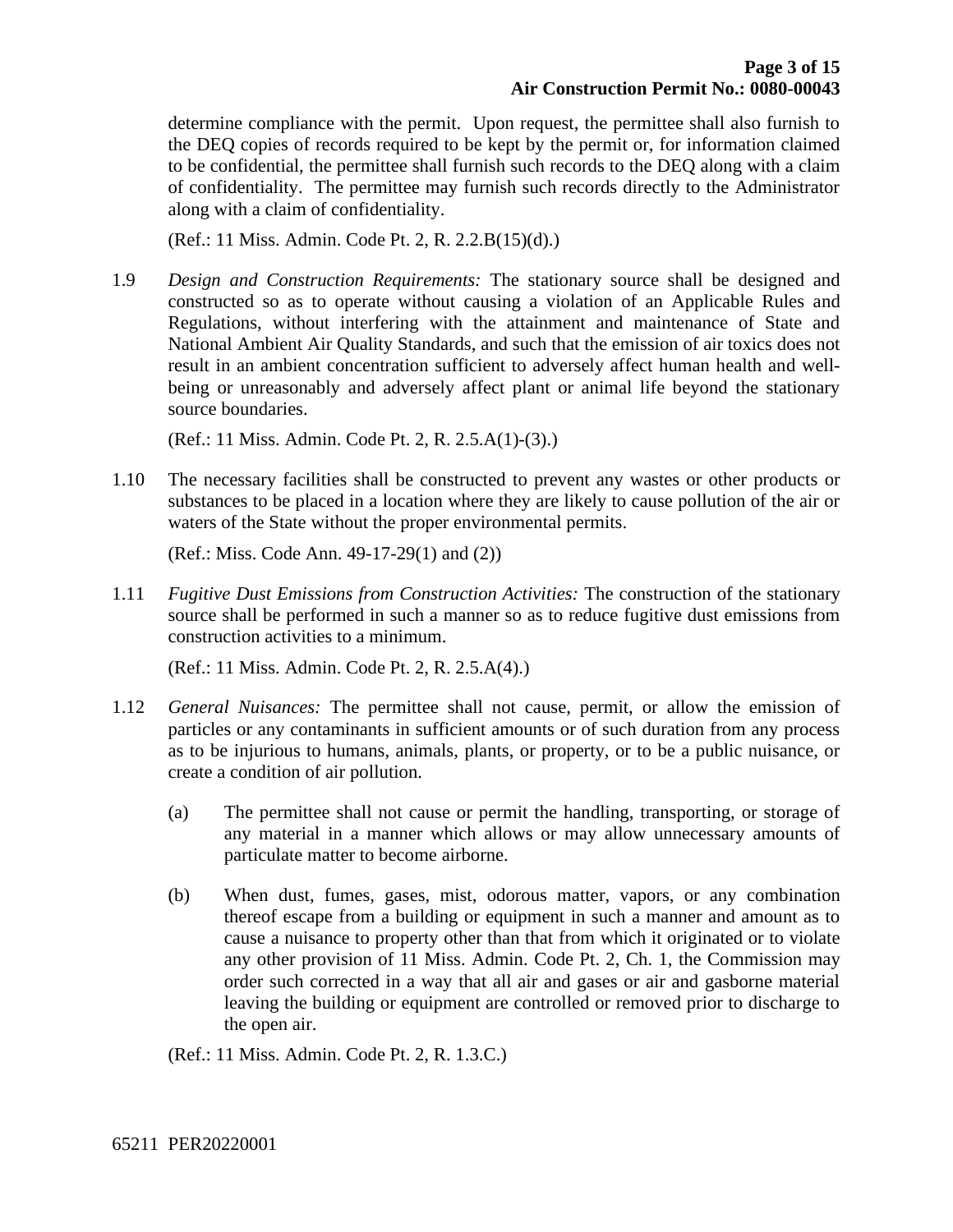- 1.13 *Right of Entry:* The permittee shall allow the Mississippi Department of Environmental Quality Office of Pollution Control and the Mississippi Environmental Quality Permit Board and/or their representatives upon presentation of credentials:
	- (a) To enter at reasonable times upon the permittee's premises where an air emission source is located or in which any records are required to be kept under the terms and conditions of this permit; and
	- (b) To have access to and copy any records required to be kept under the terms and conditions of this permit; to inspect any monitoring equipment or monitoring method required in this permit; and to sample any air contaminants or waste waters, fuel, process material, or other material which affects or may affect emission of air contaminants from any source.

(Ref.: Miss. Code Ann. 49-17-21)

- 1.14 *Permit Modification or Revocation:* After notice and opportunity for a hearing, the Permit Board may modify the permit or revoke it in whole or in part for good cause shown including, but not limited to:
	- (a) Persistent violation of any of the terms or conditions of this permit;
	- (b) Obtaining this permit by misrepresentation or failure to disclose fully all relevant facts; or
	- (c) A change in federal, state, or local laws or regulations that require either a temporary or permanent reduction or elimination of previously authorized air emission.

(Ref.: 11 Miss. Admin. Code Pt. 2, R. 2.2.C.)

1.15 *Public Record and Confidential Information:* Except for data determined to be confidential under the Mississippi Air & Water Pollution Control Law, all reports prepared in accordance with the terms of this permit shall be available for public inspection at the offices of the Mississippi Department of Environmental Quality, Office of Pollution Control.

(Ref.: Miss. Code Ann. 49-17-39)

1.16 *Permit Transfer:* This permit shall not be transferred except upon approval of the Permit Board.

(Ref.: 11 Miss. Admin. Code Pt. 2, R. 2.16.B.)

1.17 *Severability:* The provisions of this permit are severable. If any provision of the permit, or the application of any provision of the permit to any circumstances, is challenged or held invalid, the validity of the remaining permit provisions and/or portions thereof or their application to other persons or sets of circumstances, shall not be affected thereby.

(Ref.: 11 Miss. Admin. Code Pt. 2, R. 2.1.D(7).)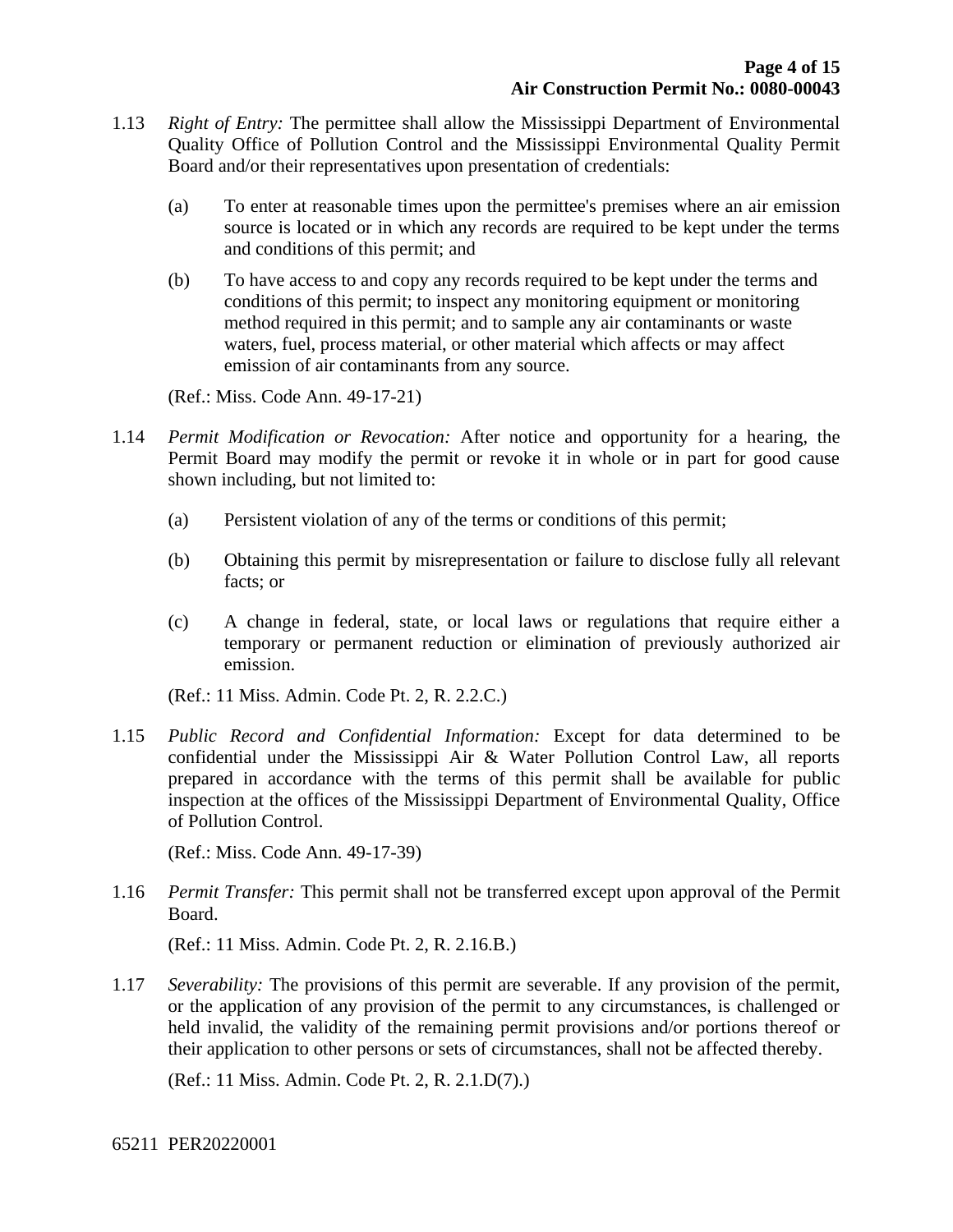1.18 *Permit Expiration:* The permit to construct will expire if construction does not begin within eighteen (18) months from the date of issuance, if construction is suspended for eighteen (18) months or more, or if construction is not completed within a reasonable time. The DEQ may extend the 18-month period upon a satisfactory showing that an extension is justified.

(Ref.: 11 Miss. Admin. Code Pt. 2, R. 2.5.C(1)., R. 2.5.C(4)., and R. 5.2.)

1.19 *Certification of Construction:* A new stationary source issued a Permit to Construct cannot begin operation until certification of construction by the permittee.

(Ref.: 11 Miss. Admin. Code Pt. 2, R. 2.5.D(3).)

1.20 *Beginning Operation:* After certification of construction by the permittee, the Permit to Construct shall be deemed to satisfy the requirement for a permit to operate until the date the application for issuance or modification of the Title V Permit or the application for issuance or modification of the State Permit to Operate, whichever is applicable, is due. This provision is not applicable to a source excluded from the requirement for a permit to operate as provided by 11 Miss. Admin. Code Pt. 2, R. 2.13.G.

(Ref.: 11 Miss. Admin. Code Pt. 2, R. 2.5.D(4).)

1.21 *Application for a Permit to Operate:* The application for issuance or modification of the State Permit to Operate or the Title V Permit, whichever is applicable, is due twelve (12) months after beginning operation or such earlier date or time as specified in the Permit to Construct. The Permit Board may specify an earlier date or time for submittal of the application. Beginning operation will be assumed to occur upon certification of construction, unless the permittee specifies differently in writing.

(Ref.: 11 Miss. Admin. Code Pt. 2, R. 2.5.D(5).)

1.22 *Operating Under a Permit to Construct:* Upon submittal of a timely and complete application for issuance or modification of a State Permit to Operate or a Title V Permit, whichever is applicable, the applicant may continue to operate under the terms and conditions of the Permit to Construct and in compliance with the submitted application until the Permit Board issues, modifies, or denies the Permit to Operate.

(Ref.: 11 Miss. Admin. Code Pt. 2, R. 2.5.D(6).)

- 1.23 Except as otherwise specified herein, the permittee shall be subject to the following provisions with respect to upsets, startups, and shutdowns.
	- (a) Upsets (as defined in 11 Miss. Admin. Code Pt. 2, R. 1.2.)
		- (1) For an upset, the Commission may pursue an enforcement action for noncompliance with an emission standard or other requirement of an applicable rule, regulation, or permit. In determining whether to pursue enforcement action, and/or the appropriate enforcement action to take, the Commission may consider whether the source has demonstrated through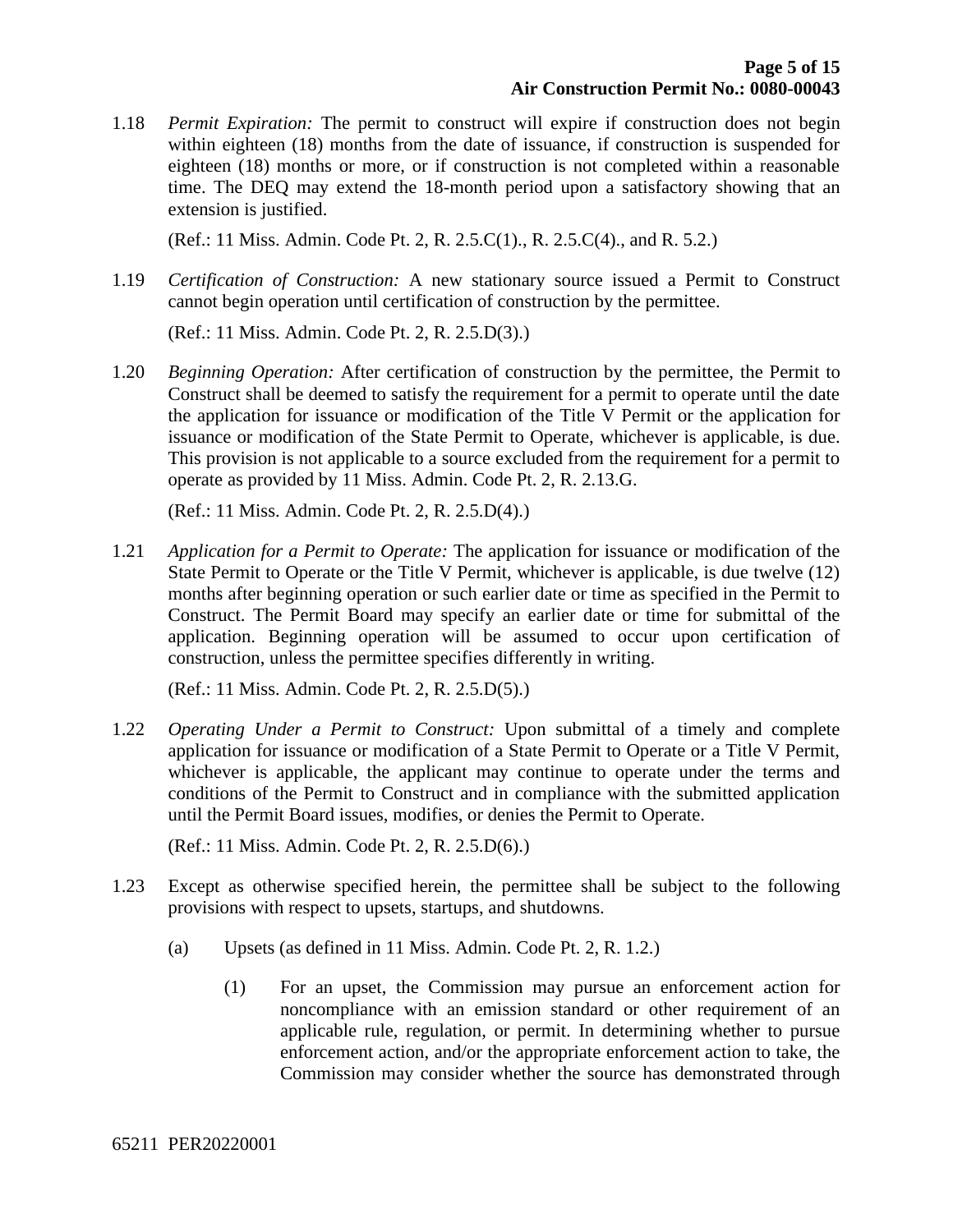properly signed contemporaneous operating logs or other relevant evidence the following:

- (i) An upset occurred and that the source can identify the cause(s) of the upset;
- (ii) The source was at the time being properly operated;
- (iii) During the upset the source took all reasonable steps to minimize levels of emissions that exceeded the emission standard or other requirement of an applicable rule, regulation, or permit;
- (iv) That within five (5) working days of the time the upset began, the source submitted a written report to the Department describing the upset, the steps taken to mitigate excess emissions or any other noncompliance, and the corrective actions taken and;
- (v) That as soon as practicable but no later than 24 hours of becoming aware of an upset that caused an immediate adverse impact to human health or the environment beyond the source boundary or caused a general nuisance to the public, the source provided notification to the Department.
- (2) In any enforcement proceeding by the Commission, the source seeking to establish the occurrence of an upset has the burden of proof.
- (3) This provision is in addition to any upset provision contained in any applicable requirement.
- (4) These upset provisions apply only to enforcement actions by the Commission and are not intended to prohibit EPA or third party enforcement actions.
- (b) Startups and Shutdowns (as defined in 11 Miss. Admin. Code Pt. 2, R. 1.2.)
	- (1) Startups and shutdowns are part of normal source operation. Emission limitations apply during startups and shutdowns unless source specific emission limitations or work practice standards for startups and shutdowns are defined by an applicable rule, regulation, or permit.
	- (2) Where the source is unable to comply with existing emission limitations established under the State Implementation Plan (SIP) and defined in 11 Mississippi Administrative Code, Part 2, Chapter 1, the Department will consider establishing source specific emission limitations or work practice standards for startups and shutdowns. Source specific emission limitations or work practice standards established for startups and shutdowns are subject to the requirements prescribed in 11 Miss. Admin. Code Pt. 2, R.  $1.10.B(2)$ (a) through (e).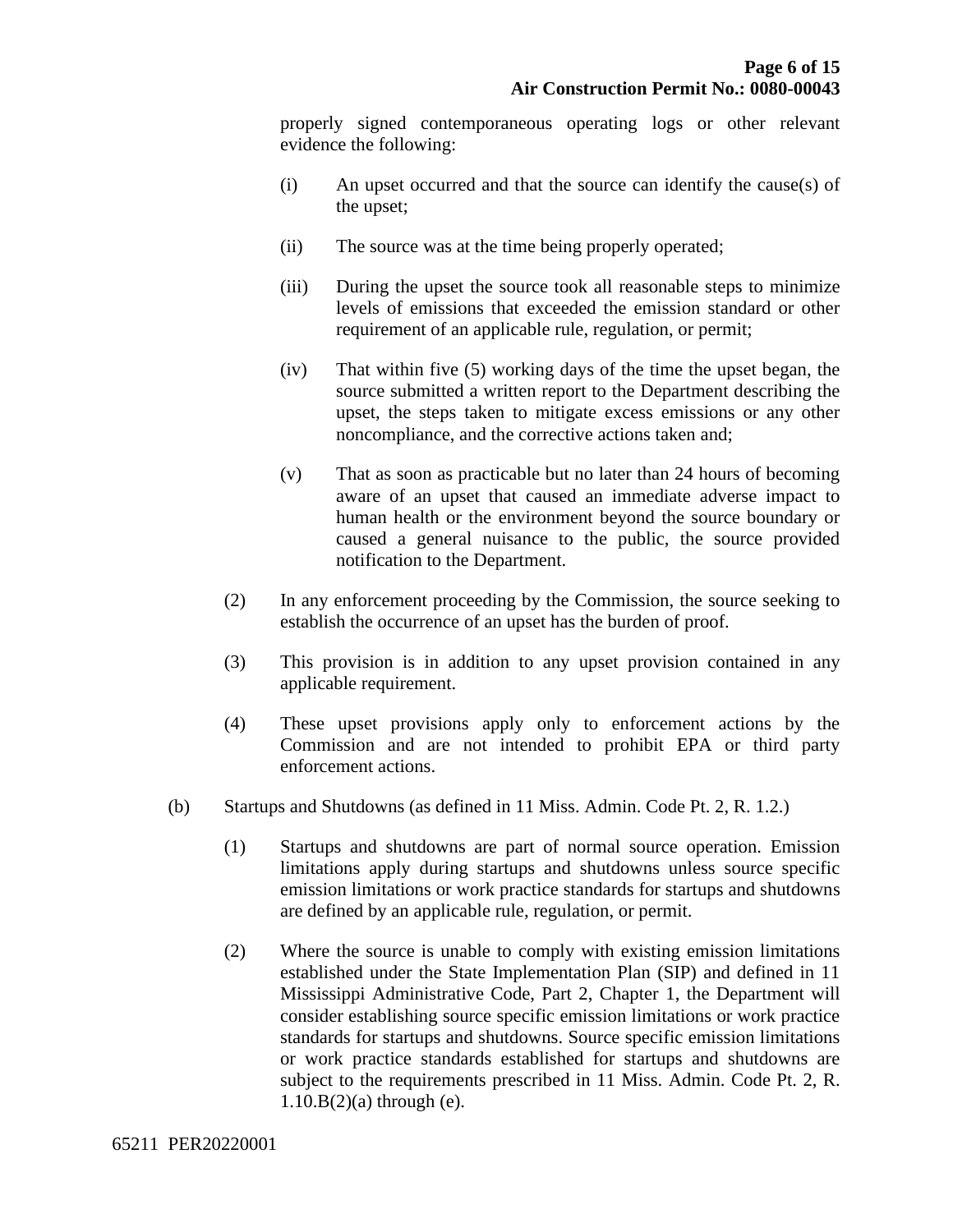(3) Where an upset, as defined in 11 Miss. Admin. Code Pt. 2, R. 1.2.,occurs during startup or shutdown, see the upset requirements above.

(Ref.: 11 Miss. Admin. Code Pt. 2, R. 1.10.)

1.24 *General Duty:* All air emission equipment shall be operated as efficiently as possible to provide the maximum reduction of air contaminants.

(Ref.: 11 Miss. Admin. Code Pt. 2, R. 2.2.B(10).)

- 1.25 *Compliance Testing:* Regarding compliance testing:
	- (a) The results of any emissions sampling and analysis shall be expressed both in units consistent with the standards set forth in any Applicable Rules and Regulations or this permit and in units of mass per time.
	- (b) Compliance testing will be performed at the expense of the permittee.
	- (c) Each emission sampling and analysis report shall include but not be limited to the following:
		- (1) detailed description of testing procedures;
		- (2) sample calculation(s);
		- (3) results; and
		- (4) comparison of results to all Applicable Rules and Regulations and to emission limitations in the permit.

(Ref.: 11 Miss. Admin. Code Pt. 2, R. 2.6.B(3), (4), and (6).)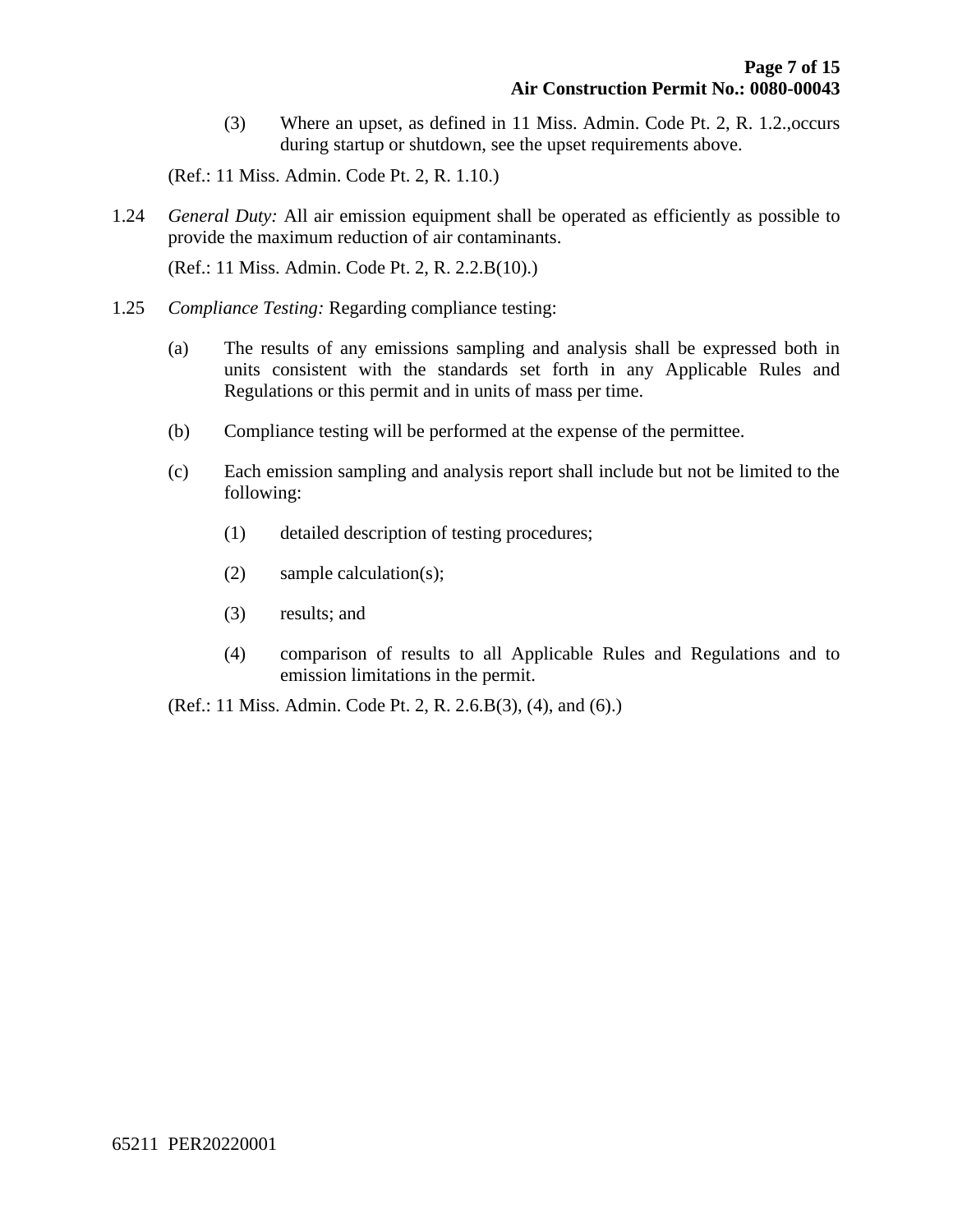#### **SECTION 2. EMISSION POINT DESCRIPTION**

The permittee is authorized to construct and operate, upon certification of construction, air emissions equipment, as described in the following table.

| <b>Emission</b><br>Point | <b>Description</b>                                                                                          |  |  |
|--------------------------|-------------------------------------------------------------------------------------------------------------|--|--|
| <b>AA-000</b>            | <b>Entire Oil and Gas Production Facility</b>                                                               |  |  |
| AA-001                   | 16,800 Gallon Produced Water Tank (S-509)                                                                   |  |  |
| AA-002                   | 16,800 Gallon Produced Water Tank (S-510)                                                                   |  |  |
| $AA-003$                 | Process Flare (FL-701) (Greater than 10MMBtu/hr Heat Input)                                                 |  |  |
| $AA-004$                 | Pump Jack Engine (U-101) (Natural Gas Fired Reciprocating internal combustion engines, less than<br>500 HP) |  |  |
| AA-005                   | 4,200 Gallon Pop Tank for PSV Releases (S-508)                                                              |  |  |
| AA-006                   | 16,800 Gallon Crude Oil Storage Tank (S-500)                                                                |  |  |
| AA-007                   | 16,800 Gallon Crude Oil Storage Tank (S-501)                                                                |  |  |
| AA-008                   | 16,800 Gallon Crude Oil Storage Tank (S-502)                                                                |  |  |
| AA-009                   | 16,800 Gallon Crude Oil Storage Tank (S-503)                                                                |  |  |
| AA-010                   | 16,800 Gallon Crude Oil Storage Tank (S-504)                                                                |  |  |
| AA-011                   | 16,800 Gallon Crude Oil Storage Tank (S-505)                                                                |  |  |
| AA-012                   | Pump Jack Engine (U-102) (Natural Gas Fired Reciprocating internal combustion engines, less than<br>500 HP) |  |  |
| AA-015                   | 16,800 Gallon Produced Water Tank (S-506)                                                                   |  |  |
| AA-016                   | 16,800 Gallon Produced Water Tank (S-507)                                                                   |  |  |
| AA-017                   | Crude Oil Loading (OiLL)                                                                                    |  |  |
| AA-018                   | Produced Water Loading (PWLL)                                                                               |  |  |
| AA-019                   | Three Phase Separator                                                                                       |  |  |
| AA-020                   | Fugitive Emissions (FUG)                                                                                    |  |  |
| AA-021                   | 0.75 MMBtu/hr Heater Treater Burner Stack (V-103)                                                           |  |  |
| AA-022                   | 0.75 MMBtu/hr Heater Treater Burner Stack (V-203)                                                           |  |  |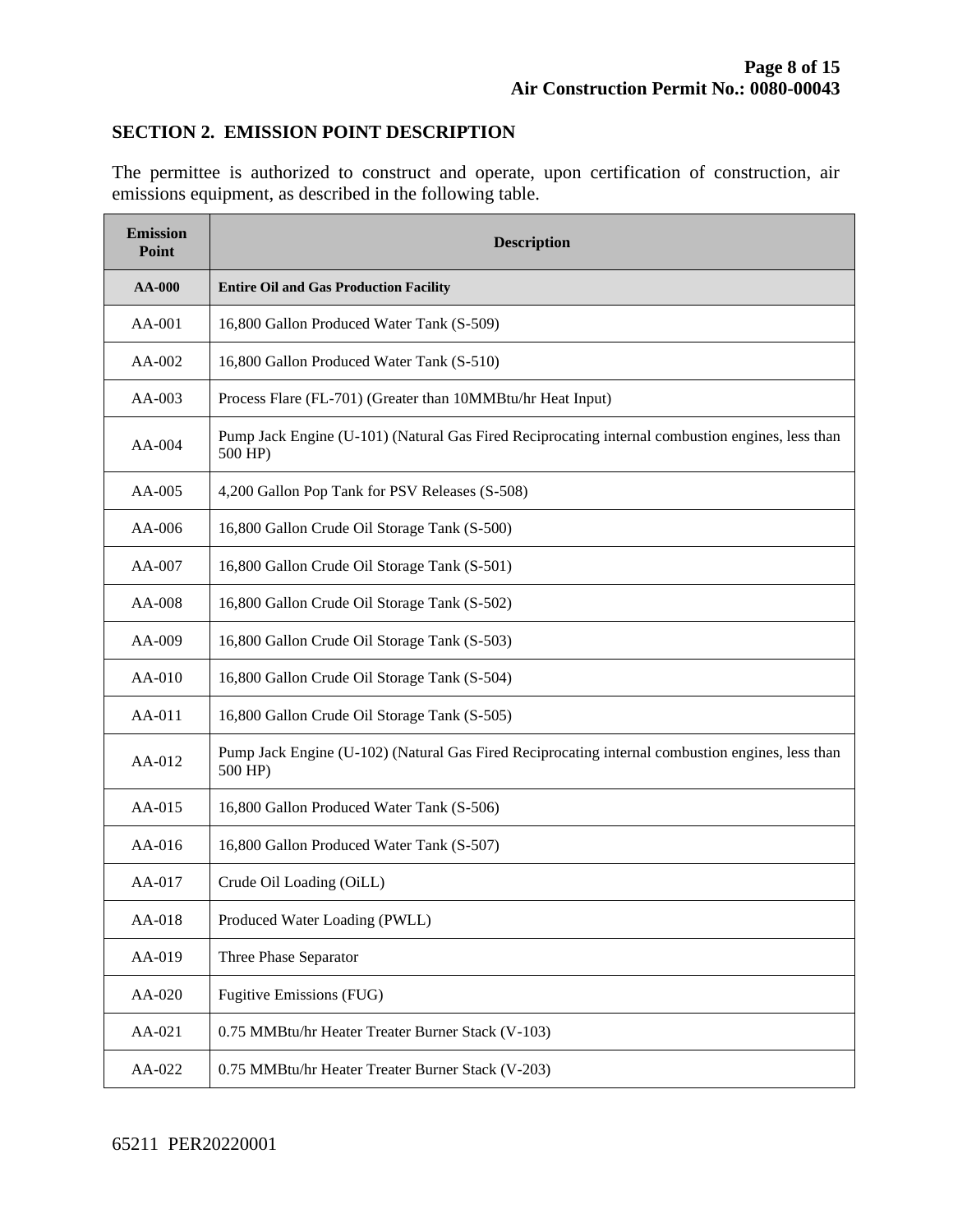| <b>Emission</b><br>Point | <b>Applicable Requirement</b>                                                                                                                                                                                                                                                          | <b>Condition</b><br>Number(s) | Pollutant/<br><b>Parameter</b>               | <b>Limitation/Standard</b>                         |
|--------------------------|----------------------------------------------------------------------------------------------------------------------------------------------------------------------------------------------------------------------------------------------------------------------------------------|-------------------------------|----------------------------------------------|----------------------------------------------------|
|                          | 11 Miss. Admin. Code Pt. 2, R.<br>1.3.A.                                                                                                                                                                                                                                               | 3.1                           | Opacity                                      | Facility-wide opacity limitations                  |
|                          | 11 Miss. Admin. Code Pt. 2, R.<br>1.3.B.                                                                                                                                                                                                                                               | 3.2                           |                                              |                                                    |
|                          | 11 Miss. Admin. Code Pt. 2, R.<br>2.2.B(10).                                                                                                                                                                                                                                           | 3.3                           | Fuel<br>Requirements                         | Combust only propane or field gas                  |
|                          | 11 Miss. Admin. Code Pt. 2, R.<br>$1.4.B(2)$ .                                                                                                                                                                                                                                         | 3.4                           | H <sub>2</sub> S                             | One (1) grain per 100 standard cubic feet          |
| AA-000                   | 11 Miss. Admin. Code Pt. 2, R.<br>2.2.B(10).                                                                                                                                                                                                                                           | 3.5                           | VOC/HAP                                      | Route all produced gas to the flare for<br>control |
|                          | 40 CFR Part 60, Subpart OOOO<br>Standards of Performance for<br>Crude Oil and Natural Gas<br>Facilities for which Construction,<br>Modification, or Reconstruction<br>Commenced After August 23,<br>2011, and on or before September<br>18, 2015<br>40 CFR 60.6365(a), Subpart<br>0000 | 3.6                           | VOC/HAP                                      | Applicability                                      |
| AA-003                   | 11 Miss. Admin. Code Pt. 2, R.<br>$1.3.D(1)(b)$ .                                                                                                                                                                                                                                      | 3.7                           | $PM/PM_{10}$<br>(filterable<br><i>only</i> ) | $E = 0.8808 * I^{-0.1667}$                         |
| AA-004<br>AA-012         | 40 CFR Part 63, Subpart ZZZZ<br>National Emissions Standards for<br>Hazardous Air Pollutants for<br><b>Stationary Reciprocating Internal</b><br><b>Combustion Engines</b><br>40 CFR 63.6590(c), Subpart ZZZZ                                                                           | 3.8                           | <b>HAP</b>                                   | Applicability                                      |
|                          | 40 CFR Part 60, Subpart JJJJ<br>Standards of Performance for<br>Stationary Spark Ignition Internal<br><b>Combustion Engines</b><br>40 CFR 60.4230(a)(4)(iii)                                                                                                                           | 3.9                           | <b>HAP</b>                                   | Applicability                                      |

## **SECTION 3. EMISSION LIMITATIONS AND STANDARDS**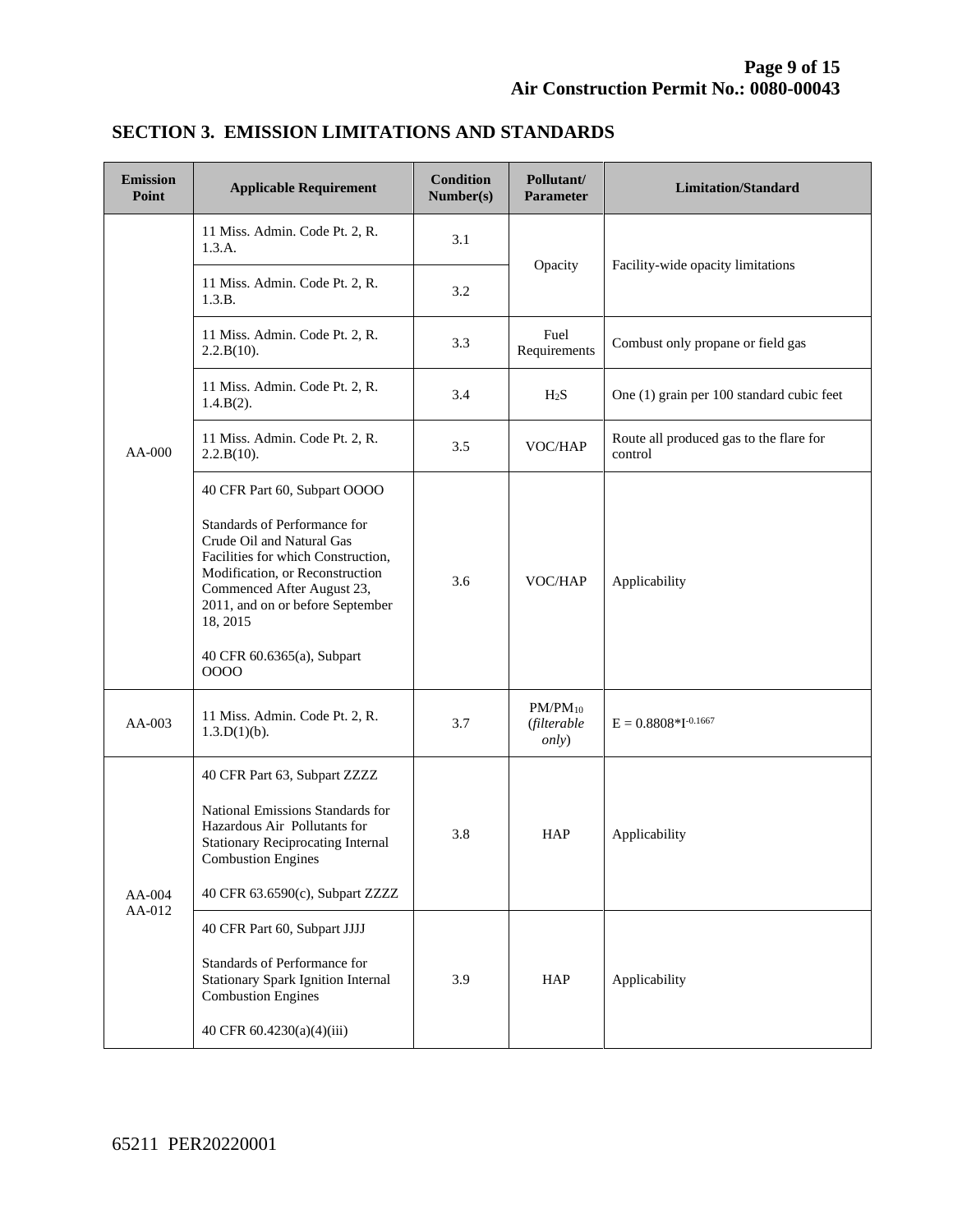| <b>Emission</b><br>Point                   | <b>Applicable Requirement</b>                     | <b>Condition</b><br>Number(s) | Pollutant/<br><b>Parameter</b>               | Limitation/Standard              |
|--------------------------------------------|---------------------------------------------------|-------------------------------|----------------------------------------------|----------------------------------|
| $AA-004$<br>$AA-012$<br>$AA-021$<br>AA-022 | 11 Miss. Admin. Code Pt. 2, R.<br>$1.3.D(1)(a)$ . | 3.10                          | $PM/PM_{10}$<br>(filterable<br><i>only</i> ) | 0.6 lb/MMBTU per hour heat input |
| $AA-021$<br>$AA-022$                       | 11 Miss. Admin. Code Pt. 2, R.<br>$1.4.A(1)$ .    | 3.11                          | SO <sub>2</sub>                              | 4.8 lb/MMBTU                     |

3.1 For the entire facility (Emission Point AA-000), except as otherwise specified or limited herein, the permittee shall not cause, permit, or allow the emission of smoke from a point source into the open air from any manufacturing, industrial, commercial or waste disposal process which exceeds forty (40) percent opacity. Startup operations may produce emissions which exceed 40% opacity for up to fifteen (15) minutes per startup in any one hour and not to exceed three (3) startups per stack in any twenty-four (24) hour period.

(Ref.: 11 Miss. Admin. Code Pt. 2, R. 1.3.A(1) and (2).)

3.2 For the entire facility (Emission Point AA-000), except as otherwise specified or limited herein, the permittee shall not cause, allow, or permit the discharge into the ambient air from any point source or emissions, any air contaminant of such opacity as to obscure an observer's view to a degree in excess of 40% opacity, equivalent to that provided in Condition 3.1. This shall not apply to vision obscuration caused by uncombined water droplets.

(Ref.: 11 Miss. Admin. Code Pt. 2, R. 1.3.B.)

3.3 For the entire facility (Emission Point AA-000), the permittee shall only combust commercial grade propane or produced field gas.

(Ref.: 11 Miss. Admin. Code Pt. 2, R. 2.2.B(10).)

3.4 For the entire facility (Emission Point AA-000), the permittee shall not permit the emission of any gas stream which contains hydrogen sulfide  $(H_2S)$  in excess of one grain per 100 standard cubic feet. Gas streams containing hydrogen sulfide in excess of one grain per 100 standard cubic feet shall be incinerated at temperatures of no less than 1600 ℉ for a period of no less than 0.5 seconds or processed in such a manner which is equivalent to or more effective for the removal of hydrogen sulfide.

(Ref.: 11 Miss. Admin. Code Pt. 2, R. 1.4.B(2).)

3.5 For the entire facility (Emission Point AA-000), the permittee shall route all produced gas emissions to the process flare (Emission Point AA-001). Emission Point AA-001 is required to be operational as long as it is safe and practical for the flare to be in operation without the use of supplemental fuels. If the amount of produced gas reaches a level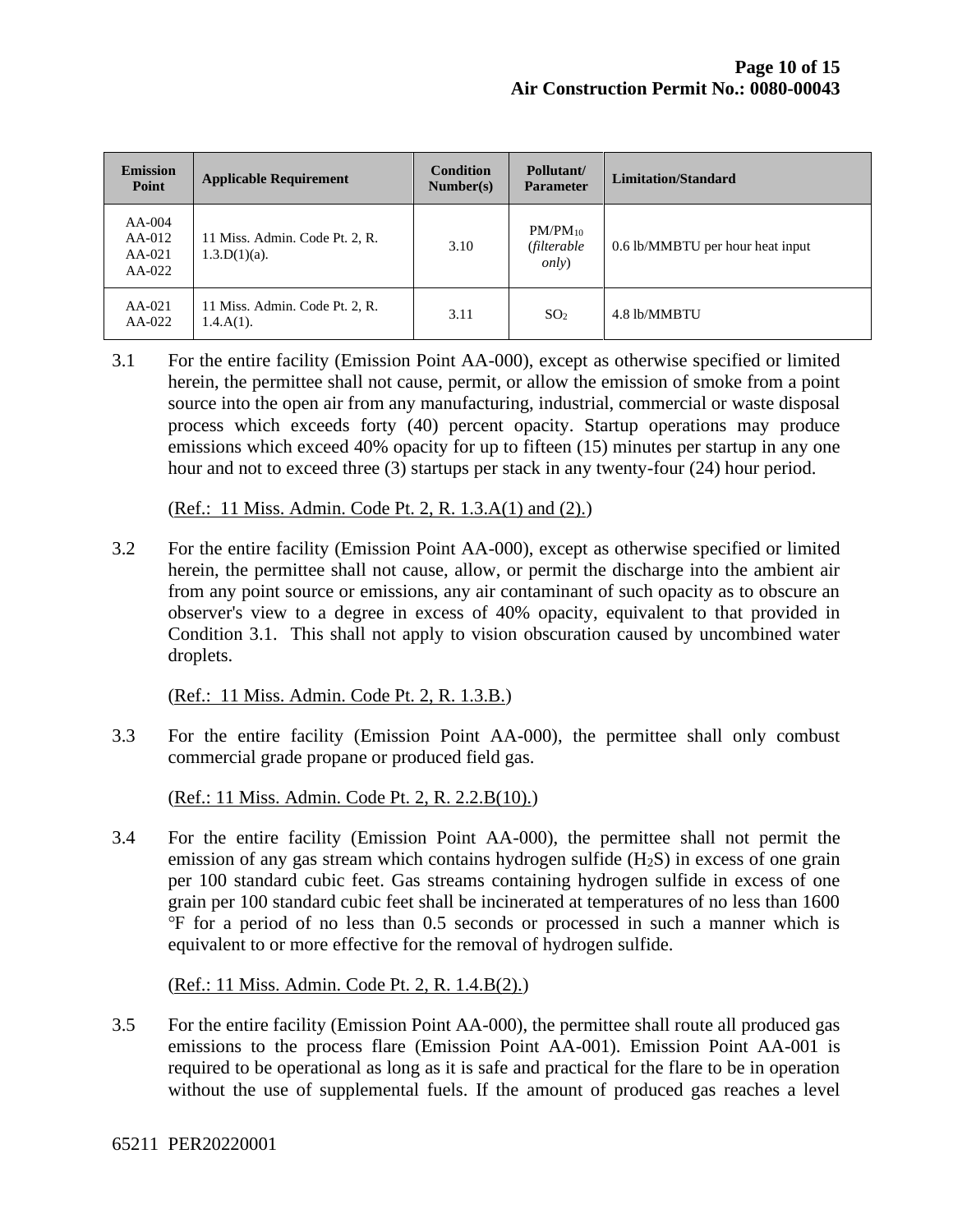where operation of Emission Point AA-001 is no longer safe or practical, then those emissions may be vented to the atmosphere.

(Ref.: 11 Miss. Admin. Code Pt. 2, R. 2.2.B(10).)

3.6 For the entire facility (Emission Point AA-000), the permittee is subject to and shall comply with all applicable requirements of 40 CFR Part 60, Subpart OOOO - Standards of Performance for Crude Oil and Natural Gas Facilities for which Construction, Modification, or Reconstruction Commenced After August 23, 2011, and on or before September 18, 2015.

#### (Ref.: 40 CFR 60.5365(a), Subpart OOOO)

3.7 For Emission Point AA-003, the maximum permissible emission of ash and/or particulate matter from fossil fuel burning installations of equal to or greater than 10 MMBTU per hour per heat input shall not exceed an emission rate as determined by the relationship

 $E = 0.8808 * I^{-0.1667}$ 

where "E" is the emission rate in pounds per MMBTU per hour heat input and "I" is the heat input in MMBTU per hour.

(Ref.: 11 Miss. Admin. Code Pt. 2, R. 1.3.D(1)(b).)

3.8 For Emission Points AA-004 and AA-012, the permittee is subject to 40 CFR Part 63, Subpart ZZZZ, National Emission Standards for Hazardous Air Pollutants (NESHAP) for Stationary Reciprocating Internal Combustion Engines (RICE). Emission Points AA-004 and AA-005 are new RICE located at an area source of HAPs. Therefore, compliance with 40 CFR Part 63, Subpart ZZZZ shall be achieved by meeting all applicable requirements of 40 CFR Part 60, Subpart JJJJ. No further requirements apply for such engines under NESHAP Subpart ZZZZ.

(Ref.: 40 CFR 63.6585, 40 CFR 63.6590(a)(2)(iii) and (c)(1), Subpart ZZZZ)

3.9 For Emission Points AA-004 and AA-012, the permittee is subject to and shall comply with all applicable conditions of Standards of Performance for Stationary Spark Ignition Internal Combustion Engines, 40 CFR Part 60, Subpart JJJJ.

(Ref.: 40 CFR 60.4230(a)(4)(iv), Subpart JJJJ)

3.10 For Emission Points AA-004, AA-012, AA-021, and AA-022, the permittee shall limit the particulate emissions from fossil fuel burning installations of less than 10 MMBTU/hr heat input to no more than 0.6 pounds per MMBTU per hour heat input.

(Ref.: 11 Miss. Admin. Code Pt. 2, R. 1.3.D(1)(a).)

3.11 For Emission Points AA-021 and AA-022, the permittee shall not discharge sulfur oxides from any fuel burning installation in which fuel is burned primarily to produce heat or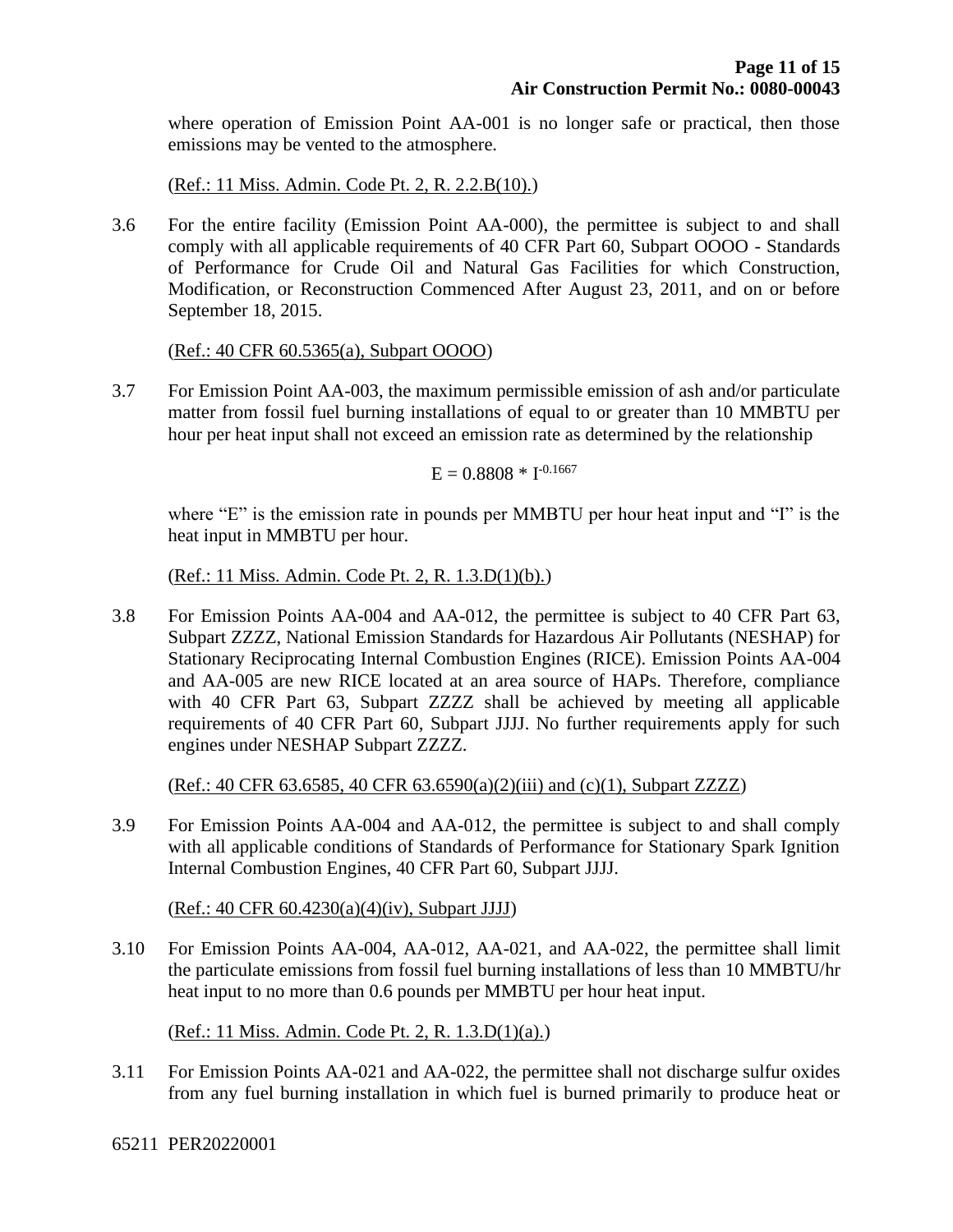power by indirect heat transfer in excess of 4.8 pounds per MMBTU heat input (measured as sulfur dioxide).

(Ref.: 11 Miss. Admin. Code Pt. 2, R. 1.4.A(1).)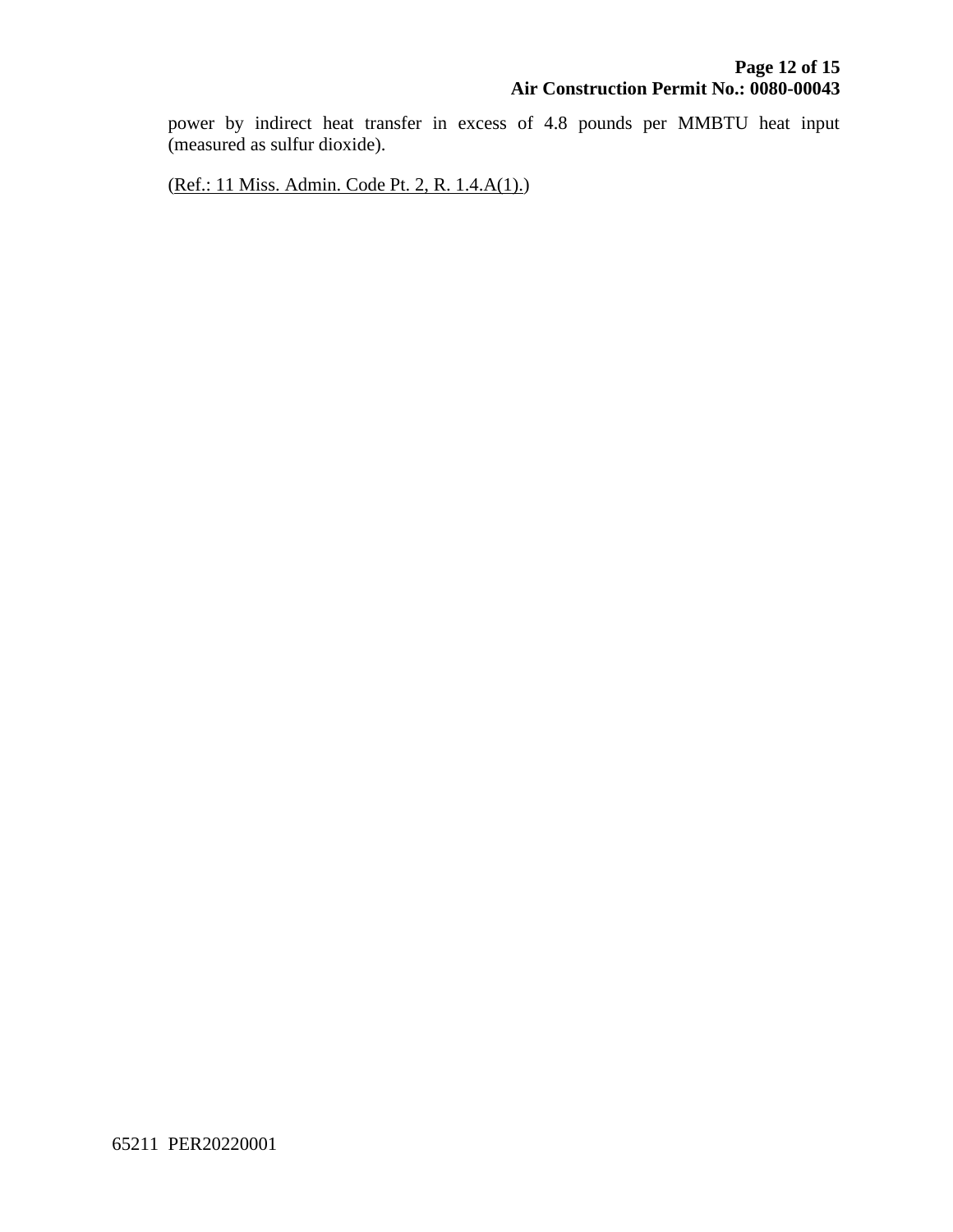#### **SECTION 4. WORK PRACTICES**

| <b>Emission</b><br>Point | <b>Applicable Requirement</b>                   | <b>Condition</b><br>Number(s) | <b>Work Practice</b>                                                                |
|--------------------------|-------------------------------------------------|-------------------------------|-------------------------------------------------------------------------------------|
| $AA-000$                 | 11 Miss. Admin. Code Pt. 2, R.<br>$2.2.B(10)$ . | 4.1                           | Operate all equipment as efficiently as possible<br>and perform routine maintenance |

4.1 For the entire facility (Emission Point AA-000), in order to minimize the emissions of air pollutants, the permittee shall operate all air emissions equipment as efficiently as possible. Furthermore, the permittee shall perform routine maintenance on all air emissions equipment such that the equipment may be operated in an efficient manner.

(Ref.: 11 Miss. Admin. Code Pt. 2, R. 2.2.B(10).)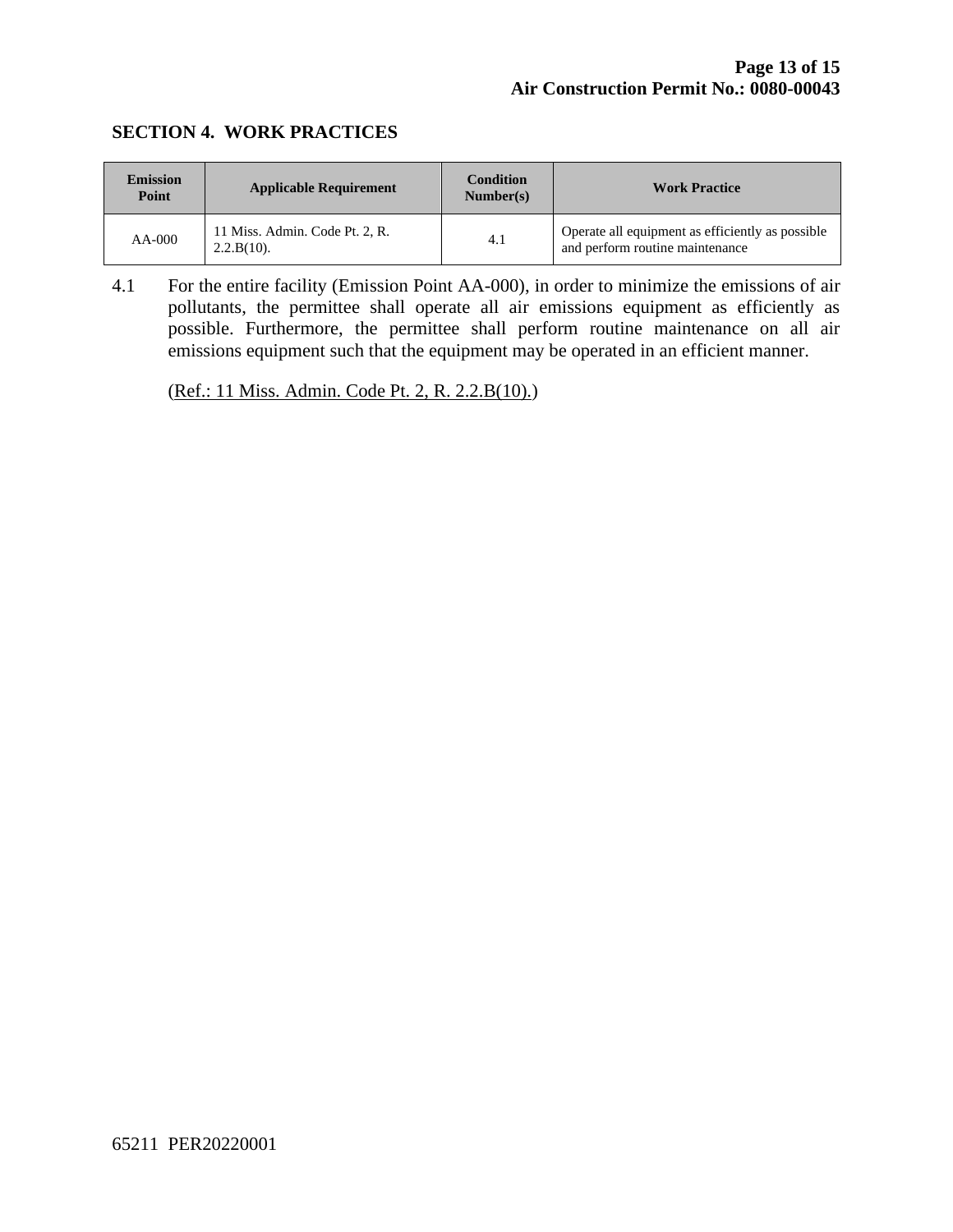# **SECTION 5. MONITORING AND RECORDKEEPING REQUIREMENTS**

| <b>Emission</b>                                       | <b>Applicable Requirement</b> | <b>Condition</b> | Pollutant/       | <b>Monitoring/Recordkeeping</b> |  |
|-------------------------------------------------------|-------------------------------|------------------|------------------|---------------------------------|--|
| Point                                                 |                               | Number(s)        | <b>Parameter</b> | Requirement                     |  |
| <b>This Section Has Been Intentionally Left Blank</b> |                               |                  |                  |                                 |  |